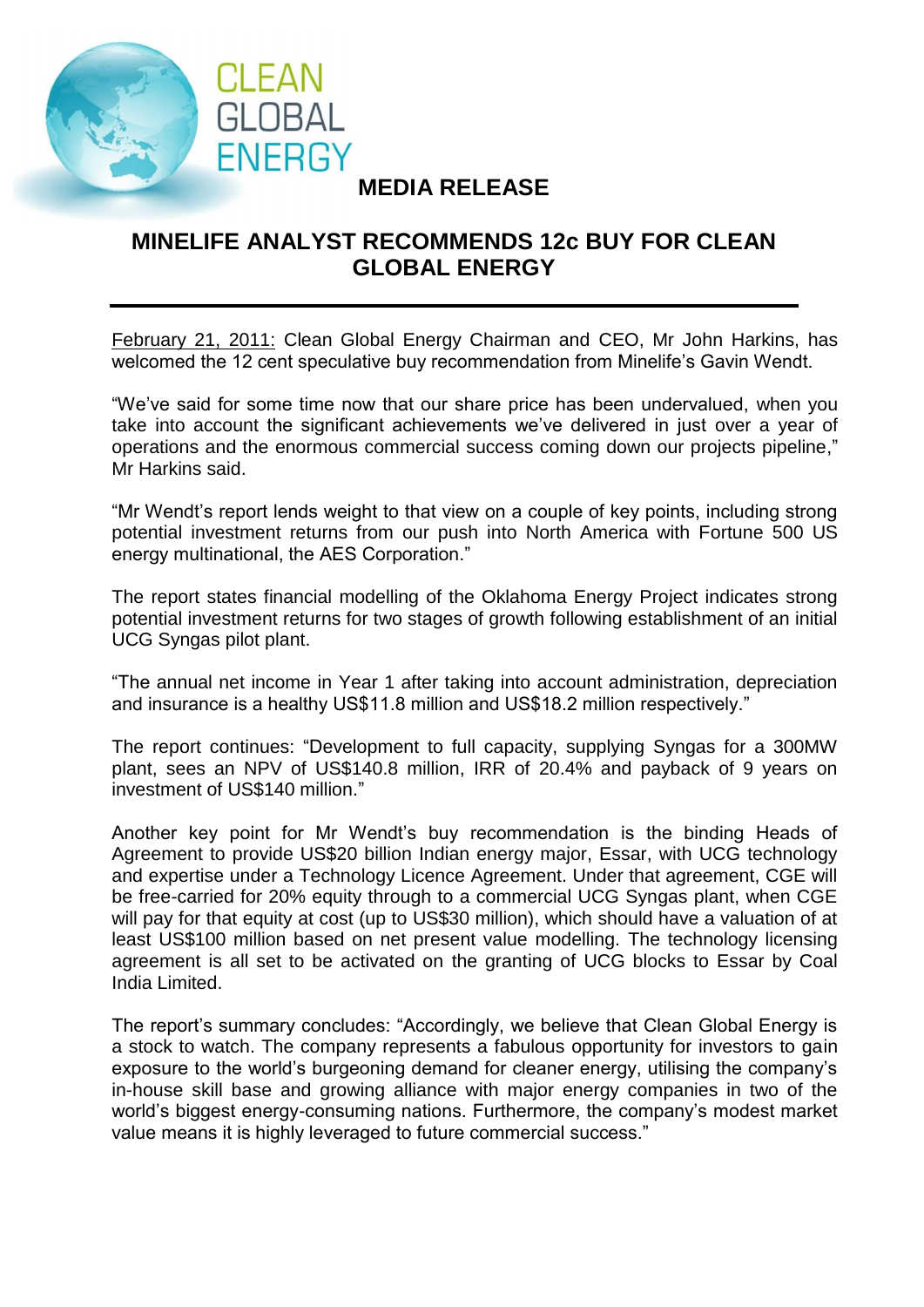"Mr Wendt's positive outlook for the future of CGE is a welcome external critique of the commercial momentum being created in the company, and an early indicator that the business plan being pursued by the Board now has the real potential to deliver increasing shareholder value in the short to medium term through the exciting developments in the US and Indian energy markets," Mr Harkins concluded.

Full report at: <http://www.cleanglobalenergy.com.au/analystreports.php>

For more information, please contact Mr John Harkins on +61 2 9230 0318.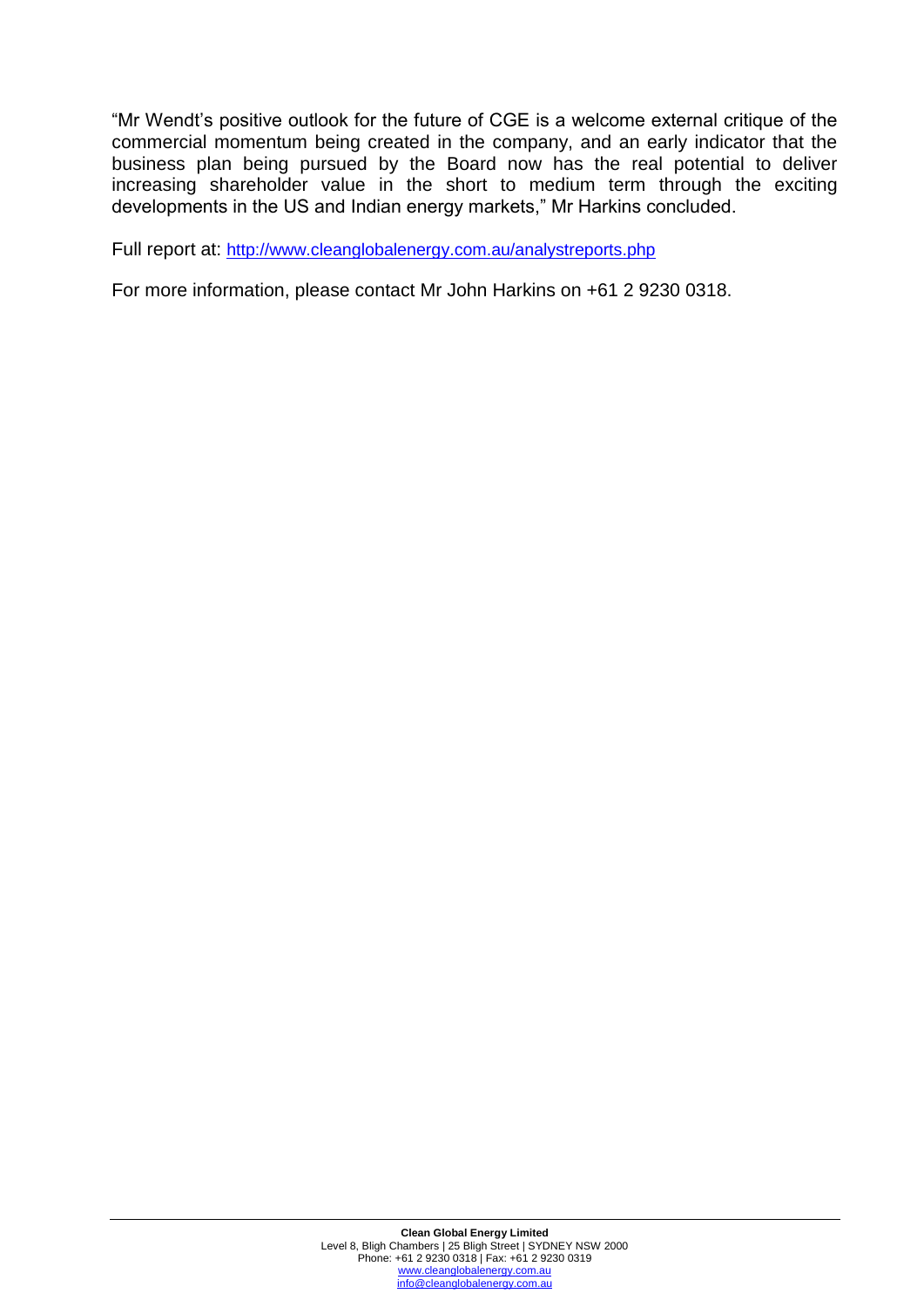## **ABOUT CLEAN GLOBAL ENERGY**

Clean Global Energy is a global energy company that can produce Syngas for use in heating, power generation and the production of chemicals, fertiliser, ultra clean diesel and aviation fuels.

Clean Global Energy uses a process called Linear CRIP Underground Coal Gasification (UCG) to produce Syngas. Here is how it works.



Clean Global Energy's advanced Linear CRIP (Controlled Retractable Injection Point) UCG process provides greater efficiencies and control with less overall operating and capital costs.

Once the raw UCG Syngas exits the Production Well it is passed through a number of processes capable of producing Regular, Premuim or Ultra Syngas depending on the requirements of our clients.